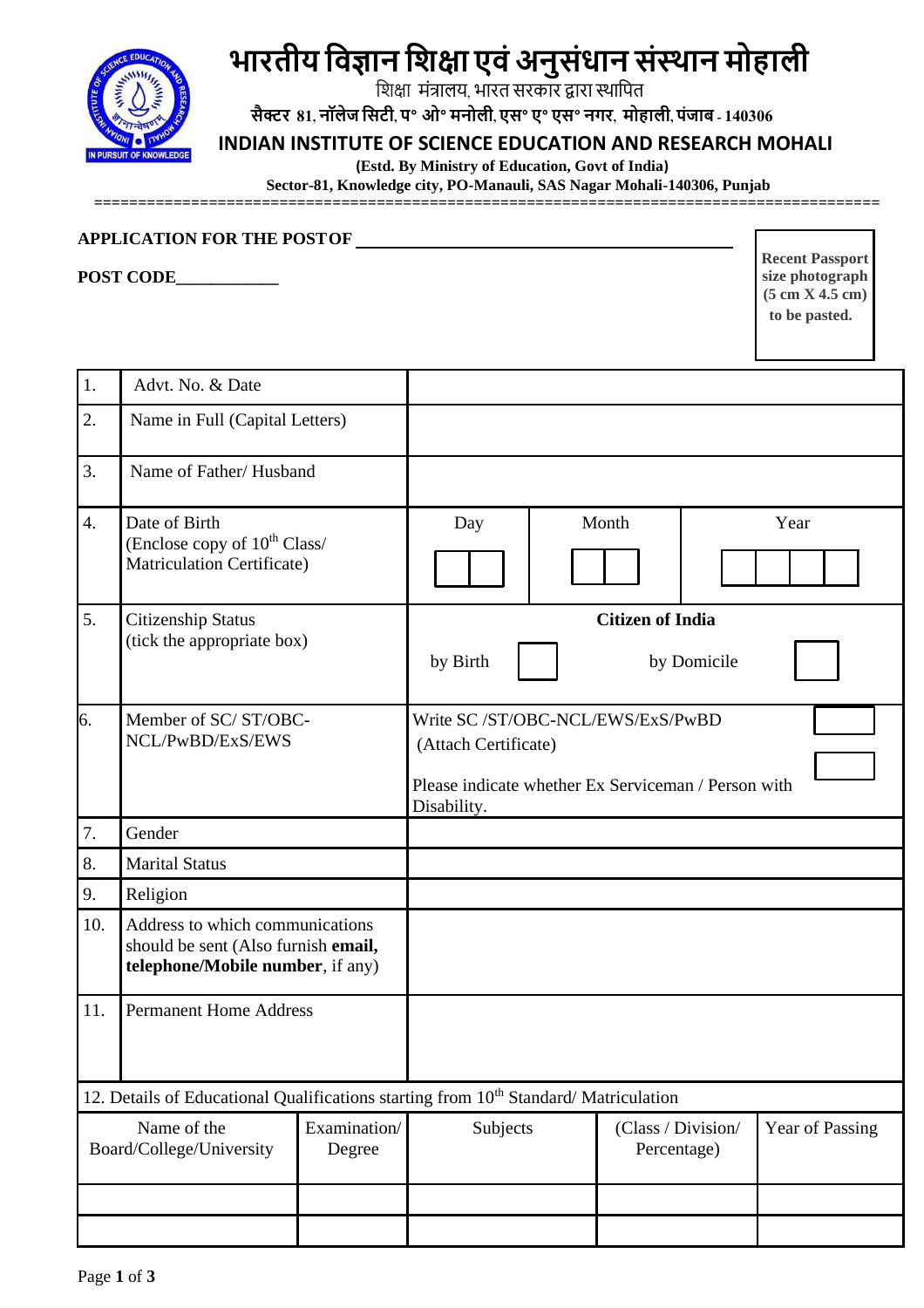| 13. Experience in chronological order up to the present post                                                                          |                                                                                                                                                                                                             |                                                               |  |      |                                                       |                        |              |                                           |                               |                                                                   |  |
|---------------------------------------------------------------------------------------------------------------------------------------|-------------------------------------------------------------------------------------------------------------------------------------------------------------------------------------------------------------|---------------------------------------------------------------|--|------|-------------------------------------------------------|------------------------|--------------|-------------------------------------------|-------------------------------|-------------------------------------------------------------------|--|
| Organization                                                                                                                          |                                                                                                                                                                                                             | Designation                                                   |  | From |                                                       | To                     | Scale of Pay |                                           | Experience in<br>the field of | Type of<br>Employment<br>(regular/<br>outsourced/<br>contractual) |  |
|                                                                                                                                       |                                                                                                                                                                                                             |                                                               |  |      |                                                       |                        |              |                                           |                               |                                                                   |  |
|                                                                                                                                       |                                                                                                                                                                                                             |                                                               |  |      |                                                       |                        |              |                                           |                               |                                                                   |  |
|                                                                                                                                       |                                                                                                                                                                                                             |                                                               |  |      |                                                       |                        |              |                                           |                               |                                                                   |  |
|                                                                                                                                       |                                                                                                                                                                                                             |                                                               |  |      |                                                       |                        |              |                                           |                               |                                                                   |  |
|                                                                                                                                       |                                                                                                                                                                                                             |                                                               |  |      |                                                       |                        |              |                                           |                               |                                                                   |  |
| 14. Other Information:                                                                                                                |                                                                                                                                                                                                             |                                                               |  |      |                                                       |                        |              |                                           |                               |                                                                   |  |
| a)                                                                                                                                    |                                                                                                                                                                                                             | Have you ever been punished or convicted by a Court of Law?   |  |      |                                                       |                        |              |                                           |                               |                                                                   |  |
| b)                                                                                                                                    |                                                                                                                                                                                                             | Do you have any case pending against you in any Court of Law? |  |      |                                                       |                        |              |                                           |                               |                                                                   |  |
| 15. Present Basic Pay (Pay<br>Level/Cell Number)                                                                                      |                                                                                                                                                                                                             |                                                               |  |      | Minimum Basic Pay expected<br>(Pay Level/Cell Number) |                        |              | Time required to join if offered the post |                               |                                                                   |  |
|                                                                                                                                       |                                                                                                                                                                                                             |                                                               |  |      |                                                       |                        |              |                                           |                               |                                                                   |  |
|                                                                                                                                       |                                                                                                                                                                                                             | 16. Names of Referees (for Group A Posts only)                |  |      |                                                       |                        |              |                                           |                               |                                                                   |  |
| Name and Designation                                                                                                                  |                                                                                                                                                                                                             |                                                               |  |      |                                                       | <b>Current Address</b> |              |                                           |                               |                                                                   |  |
| (a)                                                                                                                                   |                                                                                                                                                                                                             |                                                               |  |      |                                                       |                        |              |                                           |                               |                                                                   |  |
| (b)                                                                                                                                   |                                                                                                                                                                                                             |                                                               |  |      |                                                       |                        |              |                                           |                               |                                                                   |  |
| (c)                                                                                                                                   |                                                                                                                                                                                                             |                                                               |  |      |                                                       |                        |              |                                           |                               |                                                                   |  |
| In the case of Group A Posts, Referees' reports have to be sent to the Registrar by email: registrar@iisermohali.ac.in or<br>by post. |                                                                                                                                                                                                             |                                                               |  |      |                                                       |                        |              |                                           |                               |                                                                   |  |
| 17.                                                                                                                                   | NEFT/RTGS/UTR/UPI/IMPS/Transaction No.______________________Dated________________ Name of                                                                                                                   |                                                               |  |      |                                                       |                        |              |                                           |                               |                                                                   |  |
| 18.                                                                                                                                   | Is any of your close relative is working in IISER Mohali or an applicant for a job (Write Yes/No) __<br>If yes, kindly provide details (Name and designation of relative working in IISER Mohali/Applicant) |                                                               |  |      |                                                       |                        |              |                                           |                               |                                                                   |  |
| 19                                                                                                                                    | Any other relevant information (attach sheets if necessary)                                                                                                                                                 |                                                               |  |      |                                                       |                        |              |                                           |                               |                                                                   |  |